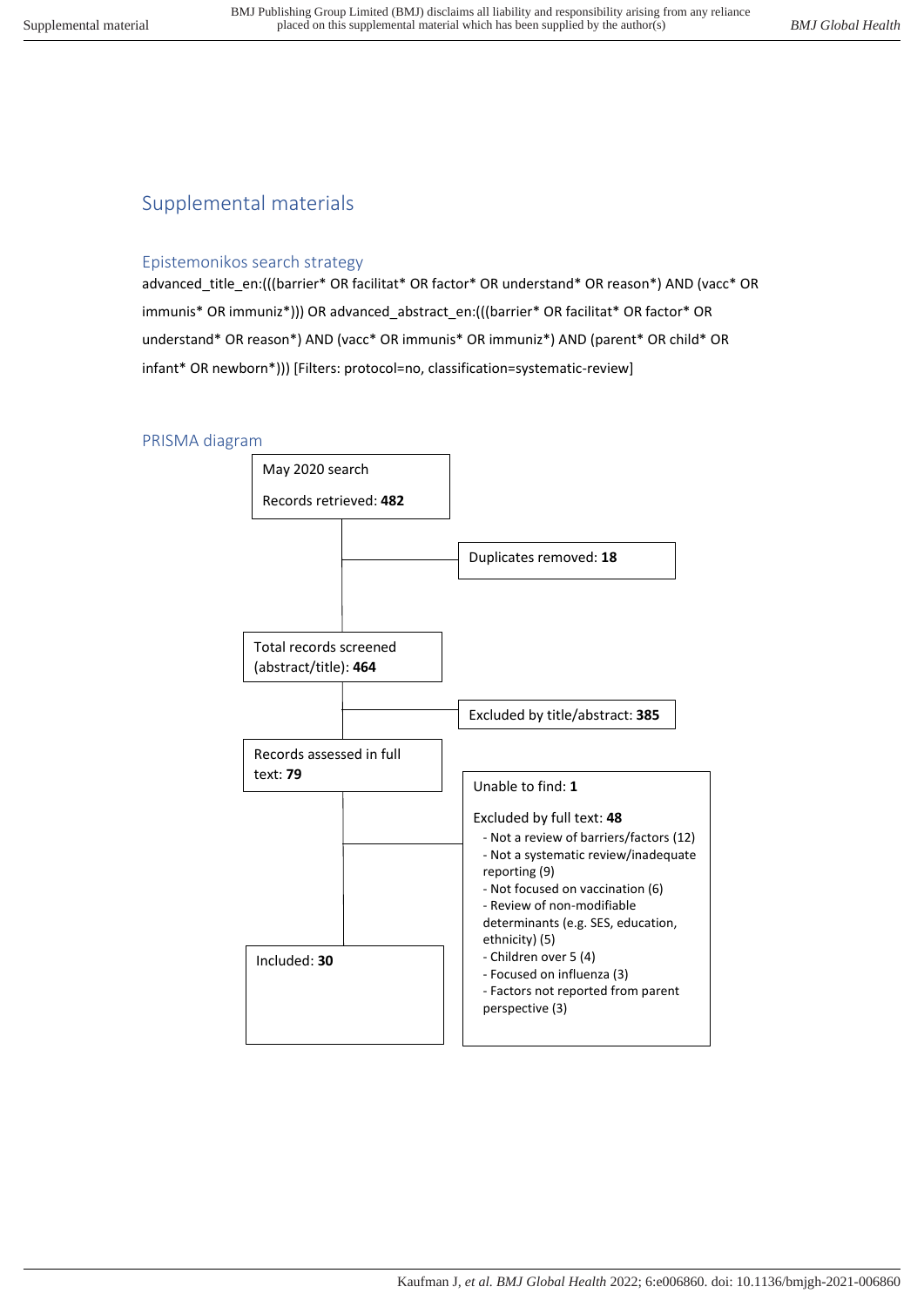#### Excluded studies and reasons

| 1. Abahussin 2016          | Not a review of barriers/factors (review of strategies)        |
|----------------------------|----------------------------------------------------------------|
| 2.<br>Ames 2017            | Not a review of barriers/factors (review of parent views about |
|                            | communication and its impact on decisions)                     |
| 3.<br>Arat 2019            | Review of non-modifiable determinants (SES and healthcare      |
|                            | systems)                                                       |
| Atkinson 1994<br>4.        | Not a systematic review                                        |
| <b>Bish 2011</b><br>5.     | Focused on seasonal influenza vaccination, barriers to         |
|                            | childhood vaccination not clear                                |
| Bocquier 2017<br>6.        | Review of non-modifiable determinants (SES)                    |
| 7.<br>Bright 2017          | Not a review of barriers/factors (review of strategies)        |
| Bright 2018<br>8.          | Children over 5                                                |
| 9. Cook 2013               | Not focused on vaccination                                     |
| 10. CooperRobbins 2011     | Children over 5                                                |
| 11. ElisabettaPegurri 2005 | Not a review of barriers/factors (review of strategies)        |
| 12. Flores 1998            | Not focused on vaccination                                     |
| 13. Forshaw 2017           | Review of non-modifiable determinants (maternal education)     |
| 14. Gidengil 2019          | Includes children over 5                                       |
| 15. Grabenstein 2013       | Not a systematic review                                        |
| 16. Guzman-Holst 2020      | Includes children over 5                                       |
| 17. Hill 2019              | Factors not reported from parent perspective                   |
| 18. Hinton 2012            | Not a systematic review                                        |
| 19. Huang 2018a            | Review of non-modifiable determinants (ethnicity)              |
| 20. Huang 2018b            | Not focused on vaccination                                     |
| 21. Hutchins 1993          | Not a systematic review                                        |
| 22. Jarrett 2015           | Not a review of barriers/factors (review of strategies)        |
| 23. Kang 2017              | Children over 5                                                |
| 24. Kaufman 2018           | Not a review of barriers/factors (review of strategies)        |
| 25. Larson 2014            | Not a systematic review                                        |
| 26. Lipstein 2012          | Not focused on vaccination                                     |
| 27. Lukusa 2018            | Not a review of barriers/factors (review of strategies)        |
| 28. Magwood 2018           | Not focused on vaccination                                     |
| 29. Mathew 2012            | Review of non-modifiable determinants (gender, birth order,    |
|                            | residential area, migrants, maternal education, religion etc)  |
| 30. Mureed 2015            | Not a review of barriers/factors (review of strategies)        |
| 31. Niederhauser 2010      | Not a systematic review                                        |
| 32. Oliver-Williams 2017   | Not a review of barriers/factors (review of strategies)        |
| 33. Perman 2017            | Children over 5                                                |
| 34. Pulver 2016            | Not a systematic review                                        |
| 35. Quansah 2016           | Review of non-modifiable determinants (gender, birth order,    |
|                            | residential area, migrants, maternal education, religion etc)  |
| 36. Roberts 2002           | Source of barriers not identified in review                    |
| 37. Rosso 2020             | Not a review of barriers/factors (review of studies of         |
|                            | knowledge/attitudes)                                           |
| 38. Ruiz 2016              | Dissertation, unclear if an SR and cannot find                 |
| 39. Sadaf 2013             | Not a review of barriers/factors (review of strategies)        |
| 40. Schmid 2017            | Focused on seasonal influenza vaccination, barriers to         |
|                            | childhood vaccination not clear                                |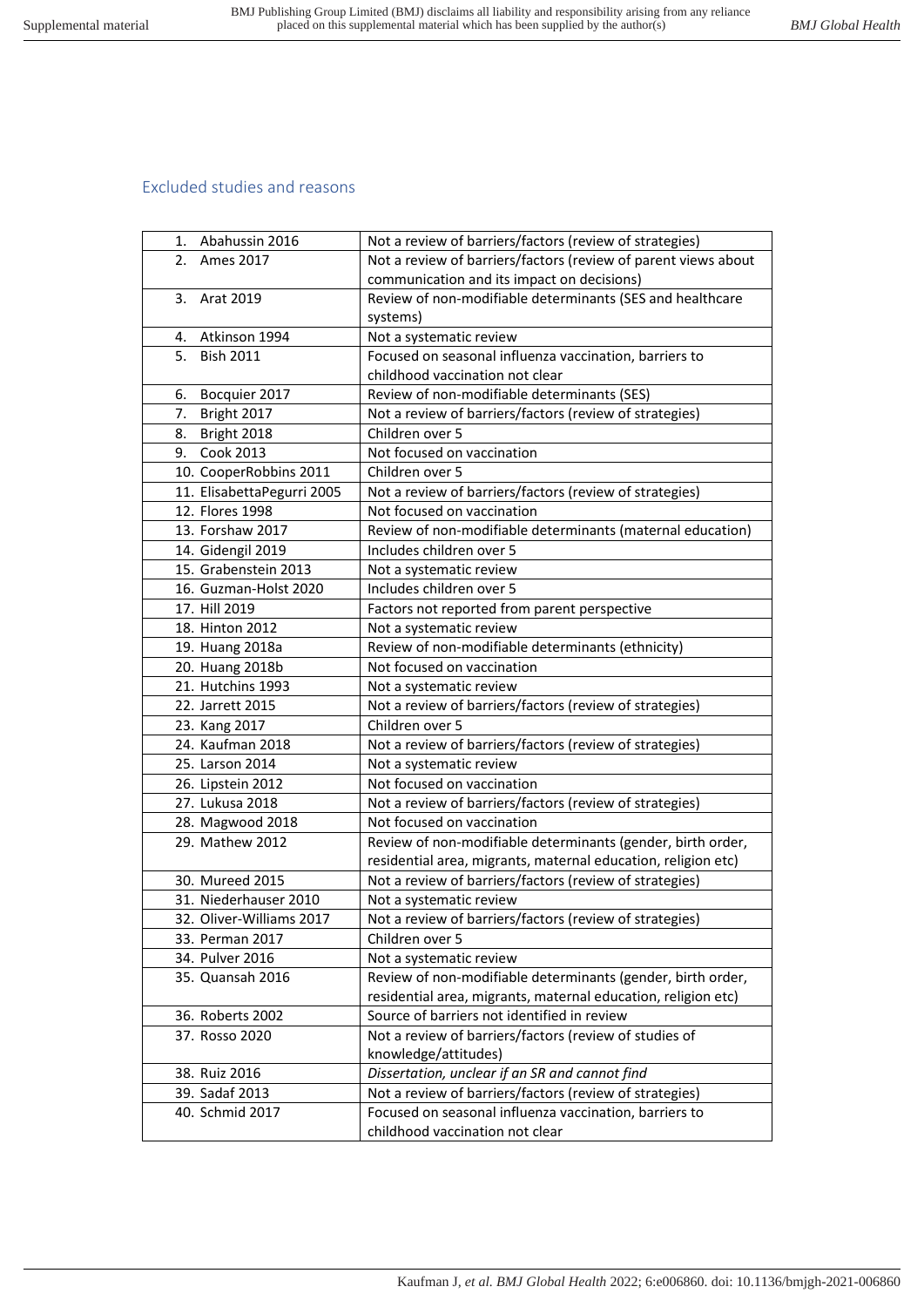| 41. Shaikh 2018   | Not a systematic review (inadequate reporting of included<br>studies)                     |
|-------------------|-------------------------------------------------------------------------------------------|
| 42. Simone 2012   | Factors not reported from parent perspective                                              |
| 43. Singh 2018    | Not a systematic review (inadequate reporting of included<br>studies and search)          |
| 44. Sridhar 2014  | Not a review of barriers/factors (review of prevalence of<br>missed opportunities)        |
| 45. Storr 2018    | Not a systematic review (inadequate reporting of included<br>studies and search)          |
| 46. Wang 2018     | Focused on seasonal influenza vaccination, barriers to<br>childhood vaccination not clear |
| 47. Wardle 2016   | Factors not reported from parent perspective                                              |
| 48. Williams 2014 | Not a systematic review                                                                   |
| 49. Wiysonge 2012 | Not a review of barriers/factors (review of professional practice<br>interventions)       |

## Number of times individual primary studies (N=822) were included in reviews

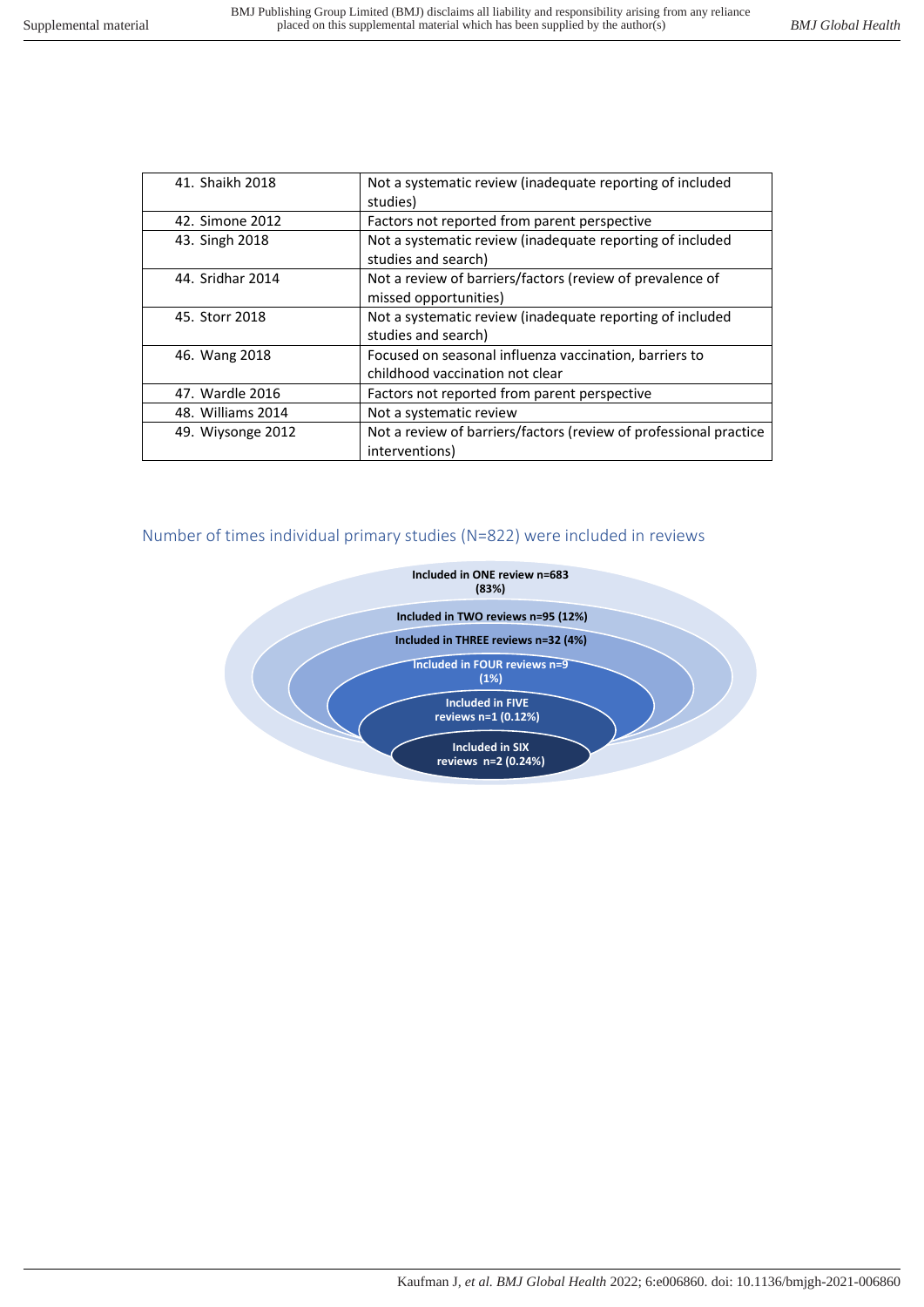## Tabular presentation of ROBIS ratings

|                           | 2:                                                                                                     | 3: DATA                                                                                                                            |                                                                                            |
|---------------------------|--------------------------------------------------------------------------------------------------------|------------------------------------------------------------------------------------------------------------------------------------|--------------------------------------------------------------------------------------------|
|                           | <b>IDENTIFICATION</b>                                                                                  | <b>COLLECTION</b>                                                                                                                  | <b>4: SYNTHESIS</b>                                                                        |
|                           | <b>AND SELECTION</b>                                                                                   | <b>AND STUDY</b>                                                                                                                   | <b>AND FINDINGS</b>                                                                        |
|                           |                                                                                                        |                                                                                                                                    |                                                                                            |
|                           |                                                                                                        |                                                                                                                                    | $\checkmark$                                                                               |
| X                         | X                                                                                                      |                                                                                                                                    | $\pmb{\mathsf{X}}$                                                                         |
|                           |                                                                                                        |                                                                                                                                    | $\pmb{\mathsf{X}}$                                                                         |
| X                         |                                                                                                        |                                                                                                                                    | $\pmb{\mathsf{X}}$                                                                         |
| X                         |                                                                                                        |                                                                                                                                    | $\pmb{\mathsf{X}}$                                                                         |
|                           |                                                                                                        |                                                                                                                                    | X                                                                                          |
| X                         | X                                                                                                      | $\checkmark$                                                                                                                       | X                                                                                          |
| X                         | $\checkmark$                                                                                           | X                                                                                                                                  | $\boldsymbol{x}$                                                                           |
| $\boldsymbol{\mathsf{X}}$ | $\boldsymbol{\mathsf{X}}$                                                                              | $\pmb{\mathsf{X}}$                                                                                                                 | $\pmb{\mathsf{X}}$                                                                         |
| X                         | $\checkmark$                                                                                           | ?                                                                                                                                  | X                                                                                          |
| X                         | $\checkmark$                                                                                           | $\overline{\mathbf{?}}$                                                                                                            | X                                                                                          |
| $\boldsymbol{\mathsf{x}}$ | $\checkmark$                                                                                           | X                                                                                                                                  | $\pmb{\mathsf{X}}$                                                                         |
| X                         | $\checkmark$                                                                                           | $\overline{\checkmark}$                                                                                                            | $\checkmark$                                                                               |
| $\boldsymbol{\mathsf{X}}$ | $\pmb{\mathsf{X}}$                                                                                     | X                                                                                                                                  | $\pmb{\mathsf{X}}$                                                                         |
| $\boldsymbol{\mathsf{X}}$ | $\pmb{\mathsf{X}}$                                                                                     | X                                                                                                                                  | $\boldsymbol{x}$                                                                           |
| $\boldsymbol{\mathsf{X}}$ | $\overline{\checkmark}$                                                                                | $\pmb{\mathsf{X}}$                                                                                                                 | $\overline{\mathsf{x}}$                                                                    |
| $\boldsymbol{x}$          | $\boldsymbol{\mathsf{x}}$                                                                              | $\checkmark$                                                                                                                       | $\boldsymbol{\mathsf{X}}$                                                                  |
| X                         | $\checkmark$                                                                                           | $\checkmark$                                                                                                                       | X                                                                                          |
| $\boldsymbol{\mathsf{X}}$ | $\checkmark$                                                                                           | $\checkmark$                                                                                                                       | $\mathsf{x}$                                                                               |
| $\overline{\mathsf{x}}$   | $\boldsymbol{\mathsf{x}}$                                                                              | ?                                                                                                                                  | $\overline{\checkmark}$                                                                    |
| $\boldsymbol{\mathsf{X}}$ | $\boldsymbol{\mathsf{x}}$                                                                              | $\boldsymbol{\mathsf{x}}$                                                                                                          | $\boldsymbol{\mathsf{X}}$                                                                  |
| $\boldsymbol{\mathsf{X}}$ | $\boldsymbol{\mathsf{X}}$                                                                              | $\checkmark$                                                                                                                       | $\pmb{\mathsf{X}}$                                                                         |
| $\boldsymbol{\mathsf{x}}$ | $\overline{\checkmark}$                                                                                | ?                                                                                                                                  | $\pmb{\mathsf{X}}$                                                                         |
| $\pmb{\mathsf{X}}$        | $\boldsymbol{x}$                                                                                       | X                                                                                                                                  | $\pmb{\mathsf{X}}$                                                                         |
| X                         | $\pmb{\mathsf{X}}$                                                                                     | ?                                                                                                                                  | $\pmb{\mathsf{X}}$                                                                         |
| $\checkmark$              | $\pmb{\mathsf{X}}$                                                                                     | X                                                                                                                                  | $\pmb{\mathsf{X}}$                                                                         |
| X                         | $\overline{\checkmark}$                                                                                | $\pmb{\mathsf{X}}$                                                                                                                 | $\pmb{\mathsf{X}}$                                                                         |
| X                         | $\boldsymbol{x}$                                                                                       | $\pmb{\mathsf{X}}$                                                                                                                 | $\pmb{\mathsf{X}}$                                                                         |
| X                         | X                                                                                                      | X                                                                                                                                  | X                                                                                          |
| X                         | X                                                                                                      | $\checkmark$                                                                                                                       | X                                                                                          |
| $\checkmark$              |                                                                                                        |                                                                                                                                    |                                                                                            |
|                           |                                                                                                        |                                                                                                                                    |                                                                                            |
| <sup>2</sup>              | Unclear risk                                                                                           |                                                                                                                                    |                                                                                            |
|                           | 1: STUDY<br><b>ELIGIBILITY</b><br><b>CRITERIA</b><br>$\checkmark$<br>$\checkmark$<br><sup>?</sup><br>X | OF STUDIES<br>$\checkmark$<br>$\boldsymbol{\mathsf{x}}$<br>$\boldsymbol{\mathsf{x}}$<br>?<br>$\checkmark$<br>Low risk<br>High risk | <b>APPRAISAL</b><br>?<br>?<br>$\overline{\checkmark}$<br>?<br>$\overline{\mathbf{?}}$<br>? |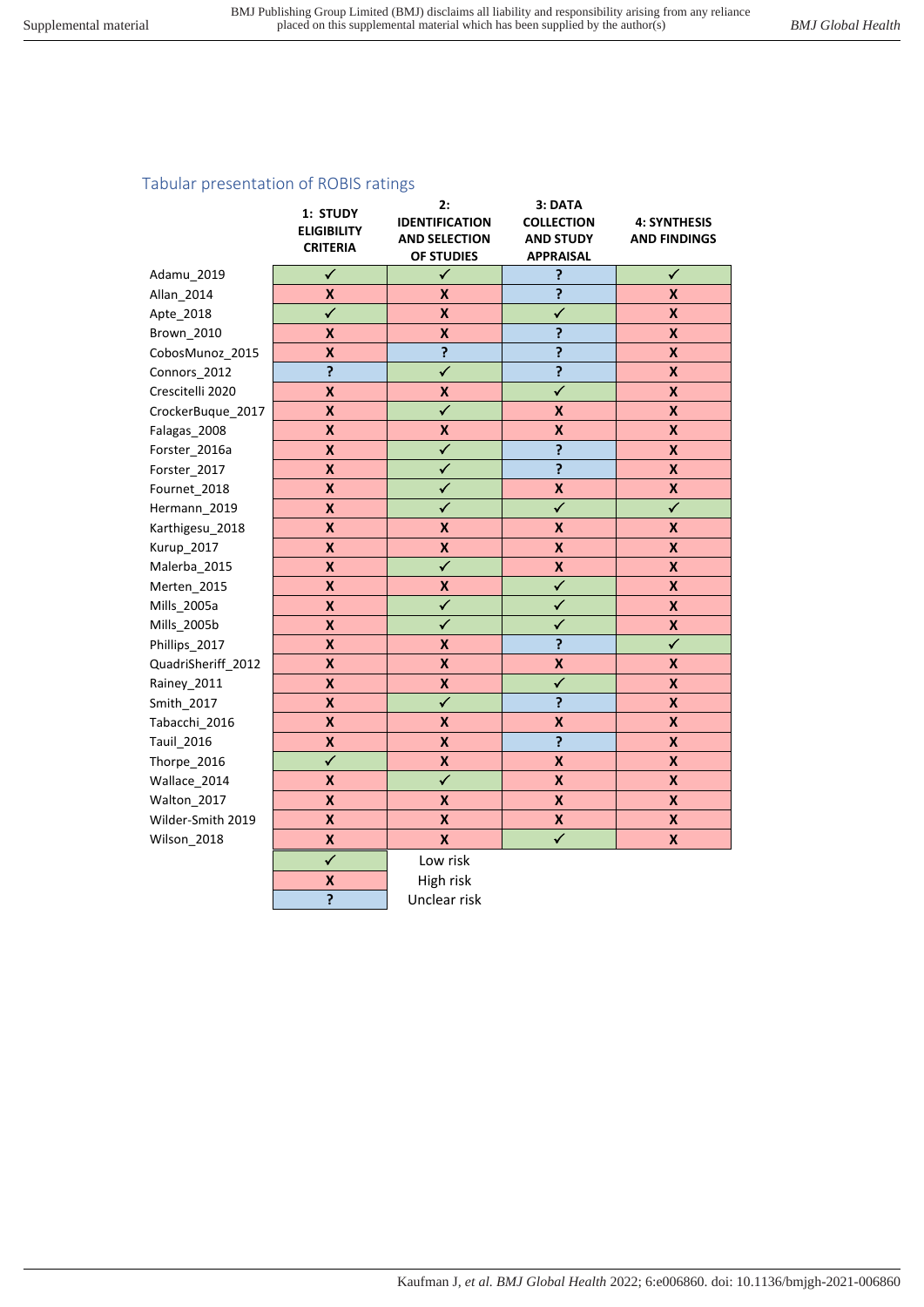# Summary of included reviews

| <b>Author (year</b><br>published) | <b>Vaccine/s of interest</b>                                                                   | No. of<br>primary<br><b>studies</b><br>included | <b>Methodology of</b><br>included primary<br>studies                              | <b>Countries of primary</b><br>studies                                                                                                                   | <b>Country</b><br>income<br>levels of<br>primary<br>studies | <b>Review</b><br>authors<br>reported<br>appraising<br>primary<br>study<br>quality | <b>Access</b> | Clinic or health<br>system | Concerns &<br>beliefs | ಜ<br>Health<br>perception<br>experience | ఱ<br>Knowledge<br>info  | Social or family<br>influence |
|-----------------------------------|------------------------------------------------------------------------------------------------|-------------------------------------------------|-----------------------------------------------------------------------------------|----------------------------------------------------------------------------------------------------------------------------------------------------------|-------------------------------------------------------------|-----------------------------------------------------------------------------------|---------------|----------------------------|-----------------------|-----------------------------------------|-------------------------|-------------------------------|
| Adamu<br>(2019)                   | Childhood vaccines<br>for <23 months of<br>age                                                 | 20                                              | Quantitative                                                                      | Benin, Congo, Egypt,<br>Eswatini, Ethiopia, Ghana,<br>Kenya, Malawi, Nigeria,<br>Republic of the Niger, South<br>Sudan, Sudan, South Africa,<br>Zimbabwe | LIC                                                         | yes                                                                               | $\mathbf{x}$  | $\mathbf{x}$               | $\mathbf{x}$          | $\mathbf{x}$                            | $\overline{\mathsf{x}}$ | $\mathbf{x}$                  |
| Allan (2015)                      | <b>MMR</b>                                                                                     | 14                                              | Qualitative                                                                       | UK                                                                                                                                                       | <b>HIC</b>                                                  | yes                                                                               |               |                            | x                     | $\mathbf X$                             | $\mathbf{x}$            | $\mathbf{x}$                  |
| Apte (2018)                       | Rotavirus vaccine                                                                              | 15                                              | Quantitative                                                                      | Belgium, Brazil, Canada,<br>China, El Salvador, India, UK,<br><b>USA</b>                                                                                 | Mixed                                                       | yes                                                                               | X             | $\mathbf x$                |                       | $\mathbf{x}$                            | $\mathbf x$             | $\mathbf{x}$                  |
| Brown<br>(2010)                   | Combination<br>vaccines (majority<br>MMR)                                                      | 31                                              | Mixed<br>(quantitative n=13;<br>quantitative cohort<br>n=6; qualitative<br>$n=12$ | Australia, Ireland, Italy,<br>Sweden, UK, USA                                                                                                            | <b>HIC</b>                                                  | Yes                                                                               | X             | $\mathbf{x}$               | $\mathbf{x}$          | $\mathbf{x}$                            | $\mathbf{x}$            | $\mathbf x$                   |
| Cobus-<br>Munoz<br>(2015)         | Routine childhood<br>vaccines (some<br>studies specifically<br>focused on polio or<br>measles) | 44                                              | Mixed<br>(quantitative n=20,<br>qualitative n=19,<br>mixed methods<br>$n=5$       | Studies conducted in 19<br>countries (Asia 23, Africa 16,<br>South America 4, Oceania 1)                                                                 | <b>LMIC</b>                                                 | Yes                                                                               | X             | $\mathbf{x}$               | x                     | $\mathbf{x}$                            | $\mathbf x$             | $\mathbf x$                   |
| Connors<br>(2012)                 | Routine childhood<br>vaccines                                                                  | 45                                              | Study designs not<br>described                                                    | <b>USA</b>                                                                                                                                               | <b>HIC</b>                                                  | No                                                                                | X             | $\mathbf{x}$               |                       | $\mathbf{x}$                            |                         |                               |
| Crescitelli<br>(2020)             | Routine childhood<br>vaccines                                                                  | 27                                              | Qualitative                                                                       | Australia, Burkina Faso,<br>Canada, Netherlands, Spain,<br>Sweden, UK, USA,<br>Venezuela                                                                 | Mixed                                                       | Yes                                                                               |               |                            | x                     | $\mathbf{x}$                            | $\mathbf x$             |                               |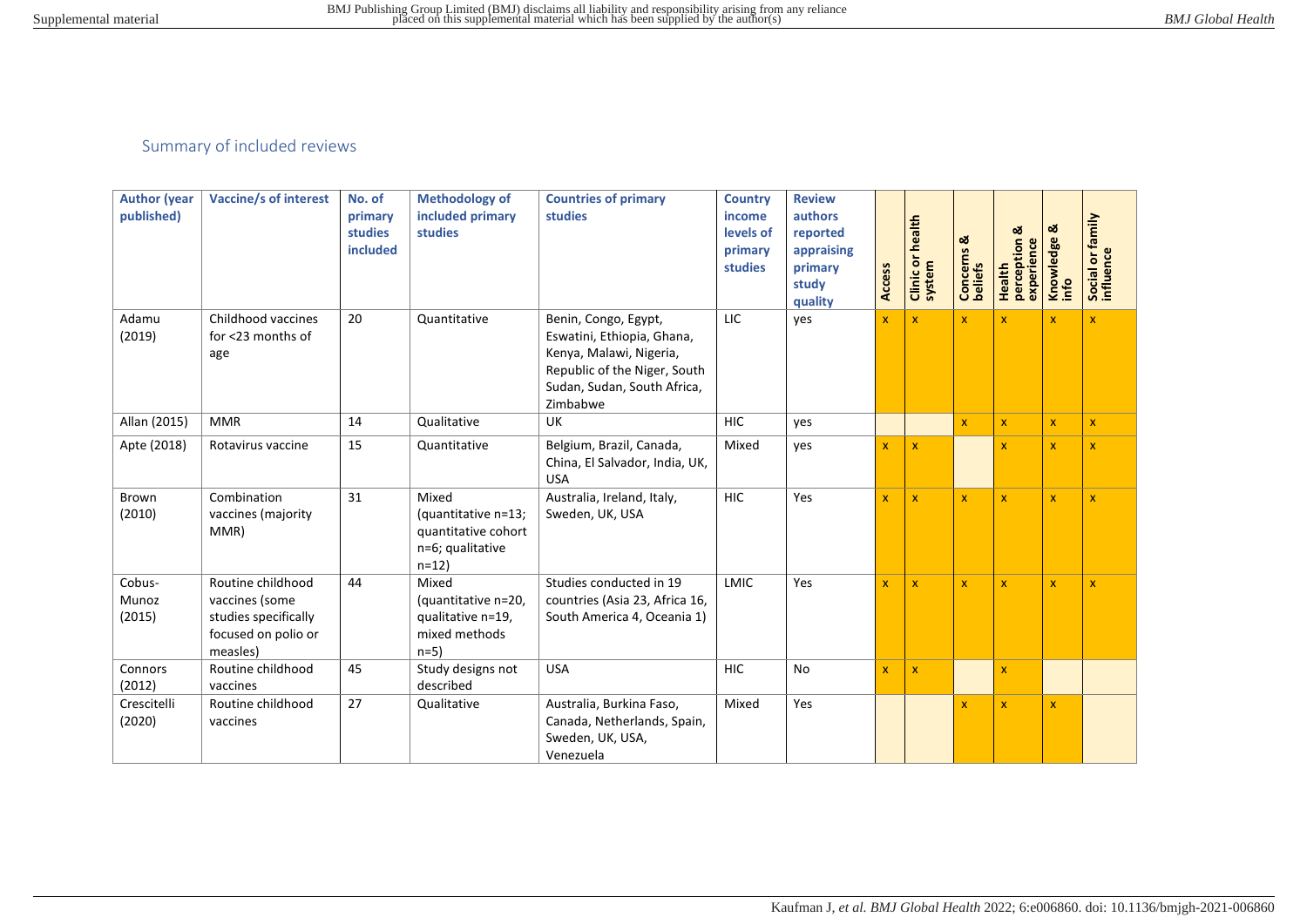| <b>Author (year</b><br>published)  | <b>Vaccine/s of interest</b>                                                                                    | No. of<br>primary<br>studies<br>included | <b>Methodology of</b><br>included primary<br><b>studies</b>                                                                           | <b>Countries of primary</b><br><b>studies</b>                                                                                                                   | <b>Country</b><br>income<br>levels of<br>primary<br>studies | <b>Review</b><br>authors<br>reported<br>appraising<br>primary<br>study<br>quality | <b>Access</b> | <b>Clinic or health</b><br>system | Concerns &<br>beliefs | ಹ<br>experience<br>Health<br>perception | ळ<br>Knowledge<br>info  | family<br>Social or fa  |
|------------------------------------|-----------------------------------------------------------------------------------------------------------------|------------------------------------------|---------------------------------------------------------------------------------------------------------------------------------------|-----------------------------------------------------------------------------------------------------------------------------------------------------------------|-------------------------------------------------------------|-----------------------------------------------------------------------------------|---------------|-----------------------------------|-----------------------|-----------------------------------------|-------------------------|-------------------------|
| Crocker-<br><b>Buque</b><br>(2017) | Routine childhood<br>vaccines                                                                                   | 63                                       | Mixed<br>(cross-sectional<br>surveys n=42,<br>qualitative study<br>n=1, ecological<br>study n=1,<br>intervention<br>evaluations n=20) | Brazil, Burkina Faso, Central<br>African Republic, China,<br>Democratic Republic of the<br>Congo, Ethiopia, India, Iran,<br>Kenya, Nigeria, Pakistan,<br>Zambia | <b>LMIC</b>                                                 | No                                                                                | $\mathbf{x}$  |                                   |                       |                                         | $\overline{\mathsf{x}}$ |                         |
| Falagas<br>(2008)                  | Routine childhood<br>vaccines (some<br>specifically focused<br>on HBV/ HAV/ Hib)                                | 39                                       | Mixed<br>(analytical<br>statistical n=27,<br>quantitative n=6,<br>mixed methods<br>$n=6$ )                                            | Australia, Canada, Italy,<br>Netherlands, Russia, Turkey,<br>UK, USA                                                                                            | <b>HIC</b>                                                  | No                                                                                | X             | $\mathbf x$                       | $\mathbf{x}$          | $\mathbf{x}$                            | $\mathbf{x}$            | $\mathbf{x}$            |
| Forster<br>(2016)                  | UK routine childhood<br>vaccines                                                                                | 34                                       | Qualitative                                                                                                                           | <b>UK</b>                                                                                                                                                       | <b>HIC</b>                                                  | Yes                                                                               |               |                                   | $\mathbf{x}$          |                                         |                         | $\overline{\mathsf{x}}$ |
| Forster<br>(2017)                  | UK routine childhood<br>vaccines                                                                                | 8                                        | Qualitative                                                                                                                           | UK                                                                                                                                                              | <b>HIC</b>                                                  | Yes                                                                               |               |                                   | X.                    |                                         |                         | $\mathbf{x}$            |
| Fournet<br>(2018)                  | Not specified                                                                                                   | 13                                       | Mixed                                                                                                                                 | Europe                                                                                                                                                          | <b>HIC</b>                                                  | No                                                                                | $\mathbf x$   |                                   | X.                    | $\mathsf{x}$                            | $\mathbf{x}$            | $\mathbf{x}$            |
| Hermann<br>(2019)                  | Routine childhood<br>vaccines (defined as<br>recommended<br>immunisation<br>schedule from the<br>study setting) | 12                                       | Mixed<br>(quantitative n=11,<br>qualitative n=1)                                                                                      | Australia, UK, USA                                                                                                                                              | <b>HIC</b>                                                  | Yes                                                                               | $\mathbf{x}$  | $\pmb{\mathsf{x}}$                |                       |                                         | $\mathbf{x}$            |                         |
| Karthigesu<br>(2018)               | Childhood vaccines<br>(incl measles and                                                                         | 6                                        | Study designs not<br>described                                                                                                        | Canada, Lebanon, Pakistan,<br>UK, USA                                                                                                                           | <b>HIC</b>                                                  | No                                                                                |               |                                   |                       |                                         |                         | $\overline{\mathbf{x}}$ |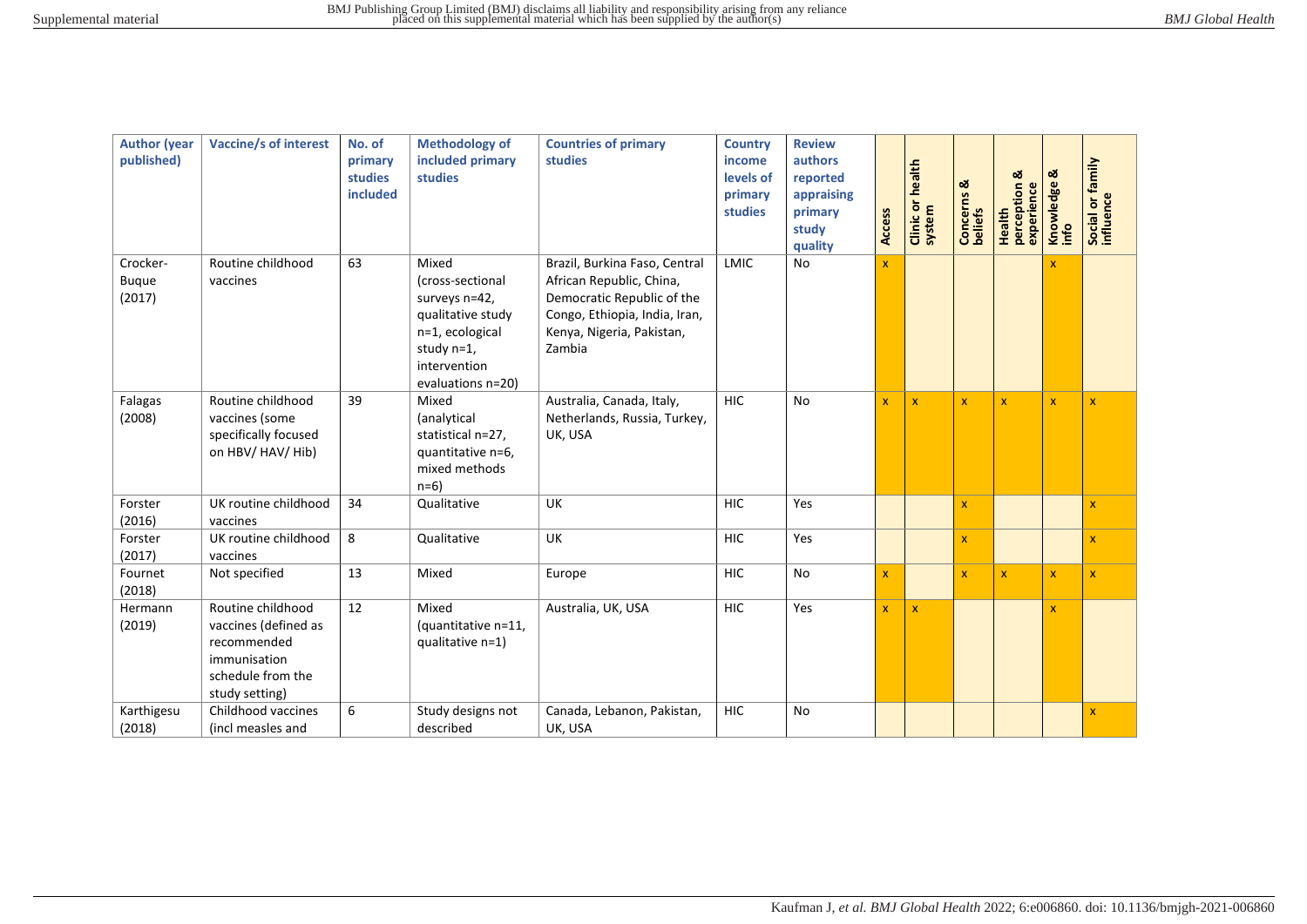| <b>Author (year</b><br>published) | <b>Vaccine/s of interest</b>                                                                       | No. of<br>primary<br>studies<br>included | <b>Methodology of</b><br>included primary<br><b>studies</b>                               | <b>Countries of primary</b><br>studies                                                                                                                      | <b>Country</b><br>income<br>levels of<br>primary<br>studies | <b>Review</b><br>authors<br>reported<br>appraising<br>primary<br>study<br>quality | <b>Access</b> | <b>Clinic or health</b><br>system | Concerns &<br>beliefs | ಷ<br>perception<br>experience<br>Health | ಹ<br>Knowledge          | Social or family<br>influence |
|-----------------------------------|----------------------------------------------------------------------------------------------------|------------------------------------------|-------------------------------------------------------------------------------------------|-------------------------------------------------------------------------------------------------------------------------------------------------------------|-------------------------------------------------------------|-----------------------------------------------------------------------------------|---------------|-----------------------------------|-----------------------|-----------------------------------------|-------------------------|-------------------------------|
|                                   | BCG, excl influenza<br>and HPV)                                                                    |                                          |                                                                                           |                                                                                                                                                             |                                                             |                                                                                   |               |                                   |                       |                                         |                         |                               |
| Kurup (2017)                      | Childhood vaccines<br>for children aged<br>$\leq$ 6yrs                                             | 20                                       | Mixed<br>(quantitative n=10,<br>qualitative n=10)                                         | Brazil, Canada, Hong Kong,<br>Iran, New Zealand, Norway,<br>Poland, Taiwan, Spain,<br>Sweden, UK, USA                                                       | <b>HIC</b>                                                  | yes                                                                               | $\mathbf{x}$  |                                   | $\mathbf{x}$          | $\mathbf{x}$                            | $\overline{\mathbf{x}}$ | $\mathbf{x}$                  |
| Malerbra<br>(2015)                | Pneumococcal and<br>meningococcal (only<br>data relating to<br>children < 5 yrs were<br>extracted) | 3                                        | Quantitative                                                                              | Belgium, Poland                                                                                                                                             | <b>HIC</b>                                                  | No                                                                                | $\mathbf{x}$  | $\mathbf{x}$                      |                       | $\mathbf{x}$                            |                         |                               |
| Merten<br>(2015)                  | Childhood vaccines                                                                                 | 25                                       | Qualitative                                                                               | Bangladesh, Bolivia,<br>Cameroon, China, Ethiopia,<br>Gabon, Haiti, India, Kenya,<br>Mozambique, Nigeria,<br>Senegal, South Africa, Togo,<br>Turkey, Uganda | <b>LMIC</b>                                                 | Yes                                                                               | $\mathbf{x}$  | $\mathbf x$                       | $\mathbf{x}$          | $\mathbf{x}$                            | X                       | $\mathbf{x}$                  |
| Mills (2005a)                     | Childhood vaccines                                                                                 | 15                                       | Qualitative                                                                               | Australia, Canada, Ireland,<br>New Zealand, UK, USA                                                                                                         | <b>HIC</b>                                                  | Yes                                                                               | $\mathbf{x}$  | $\mathbf{x}$                      | $\mathbf{x}$          | $\mathbf{x}$                            | $\mathbf{x}$            | $\mathbf{x}$                  |
| Mills (2005b)                     | Childhood vaccines                                                                                 | 29                                       | Mixed<br>(survey n=19,<br>structured<br>interview n=7,<br>telephone<br>questionnaire n=3) | Australia, Belgium, New<br>Zealand, UK, USA                                                                                                                 | <b>HIC</b>                                                  | Yes                                                                               | $\mathbf{x}$  | $\mathbf{x}$                      | $\mathbf{x}$          | $\mathbf{x}$                            | $\overline{\mathbf{x}}$ | $\mathbf{x}$                  |
| Phillips<br>(2017)                | Childhood vaccines<br>(including BCG,<br>yellow fever, HPV)                                        | 78                                       | Mixed<br>(study designs not<br>reported but<br>review mentions                            | NR for all studies. Includes<br>developing/LMIC                                                                                                             | <b>LMIC</b>                                                 | Yes                                                                               | $\mathbf{x}$  | $\mathbf{x}$                      |                       | $\mathbf{x}$                            | $\mathbf{x}$            | $\mathbf{x}$                  |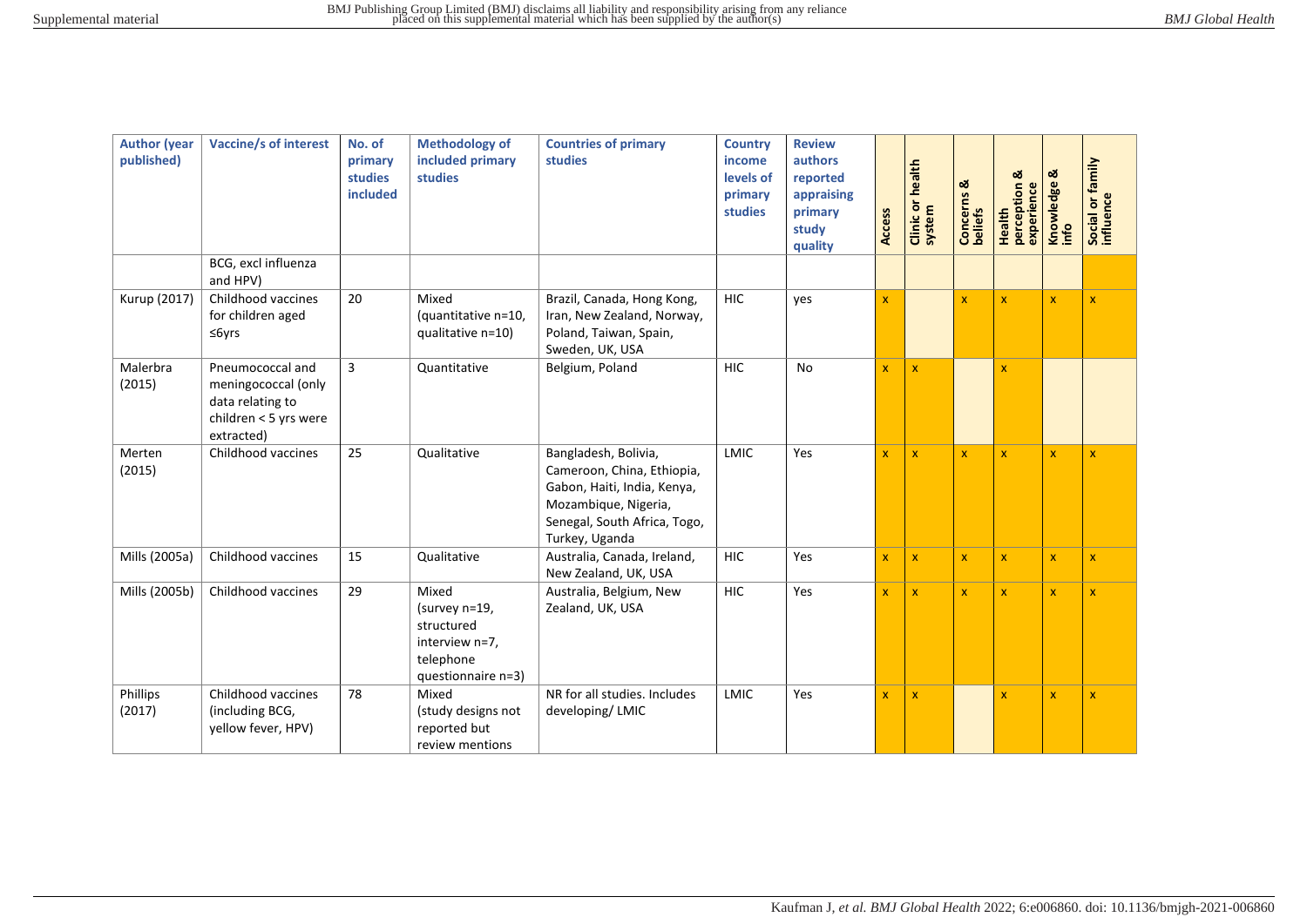| <b>Author</b> (year<br>published) | <b>Vaccine/s of interest</b>                                                                                                         | No. of<br>primary<br><b>studies</b><br>included | <b>Methodology of</b><br>included primary<br><b>studies</b>                                                                                                                                                                        | <b>Countries of primary</b><br>studies                                                                                                                                                          | <b>Country</b><br>income<br>levels of<br>primary<br>studies | <b>Review</b><br>authors<br>reported<br>appraising<br>primary<br>study<br>quality | <b>Access</b> | <b>Clinic or health</b><br>system | Concerns &<br>beliefs | ಡ<br>Health<br>perception<br>experience | Knowledge &<br>info | Social or family<br>influence |
|-----------------------------------|--------------------------------------------------------------------------------------------------------------------------------------|-------------------------------------------------|------------------------------------------------------------------------------------------------------------------------------------------------------------------------------------------------------------------------------------|-------------------------------------------------------------------------------------------------------------------------------------------------------------------------------------------------|-------------------------------------------------------------|-----------------------------------------------------------------------------------|---------------|-----------------------------------|-----------------------|-----------------------------------------|---------------------|-------------------------------|
|                                   |                                                                                                                                      |                                                 | included quant,<br>qual, intervention<br>studies and<br>systematic reviews)                                                                                                                                                        |                                                                                                                                                                                                 |                                                             |                                                                                   |               |                                   |                       |                                         |                     |                               |
| Quadri-<br>Sheriff<br>(2012)      | Childhood vaccines<br>(some studies focus<br>on MMR, all routine<br>vaccines, HPV,<br>Varicella, Influenza,<br>catch-up vaccination) | 29                                              | Mixed<br>(quantitative n=12,<br>qualitative n=17)                                                                                                                                                                                  | Australia, Europe, Hong<br>Kong, New Zealand, USA                                                                                                                                               | <b>HIC</b>                                                  | No                                                                                |               |                                   |                       |                                         |                     | X                             |
| Rainey<br>(2011)                  | Routine childhood<br>vaccines (focus on<br>routine vaccination<br>generally or on one<br>or more EPI vaccines)                       | 203                                             | Mixed<br>$(n=153$ cross-<br>sectional studies or<br>secondary analysis<br>of cross-sectional<br>surveys; n=22<br>intervention<br>studies; n=10<br>anthropological<br>investigations or<br>focus groups; n=8<br>systematic reviews) | Afghanistan, Angola,<br>Argentina, Australia,<br>Bangladesh, Benin,<br>Botswana, Brazil, Burkina<br>Faso, Cambodia, Cameroun,<br>Chad, Chile, China,<br>Columbia, Congo, Costa<br>Rica, Ecuador | Mixed                                                       | Yes                                                                               | $\mathbf x$   | $\mathbf{x}$                      | $\mathbf{x}$          | $\overline{\mathsf{x}}$                 | $\mathbf{x}$        | $\mathbf{x}$                  |
| Smith (2017)                      | Routine childhood<br>vaccines (defined as<br>recommended<br>immunisation<br>schedule from the<br>study setting)                      | $64^{\circ}$                                    | Quantitative                                                                                                                                                                                                                       | Australia, Canada, France,<br>Hong Kong, Iraq, Israel,<br>Japan, Korea, Netherlands,<br>Sweden, UK, USA                                                                                         | <b>HIC</b>                                                  | Yes                                                                               | $\mathbf{x}$  | $\mathbf x$                       | $\mathbf{x}$          | $\overline{\mathsf{x}}$                 | $\mathbf x$         | $\mathbf{x}$                  |